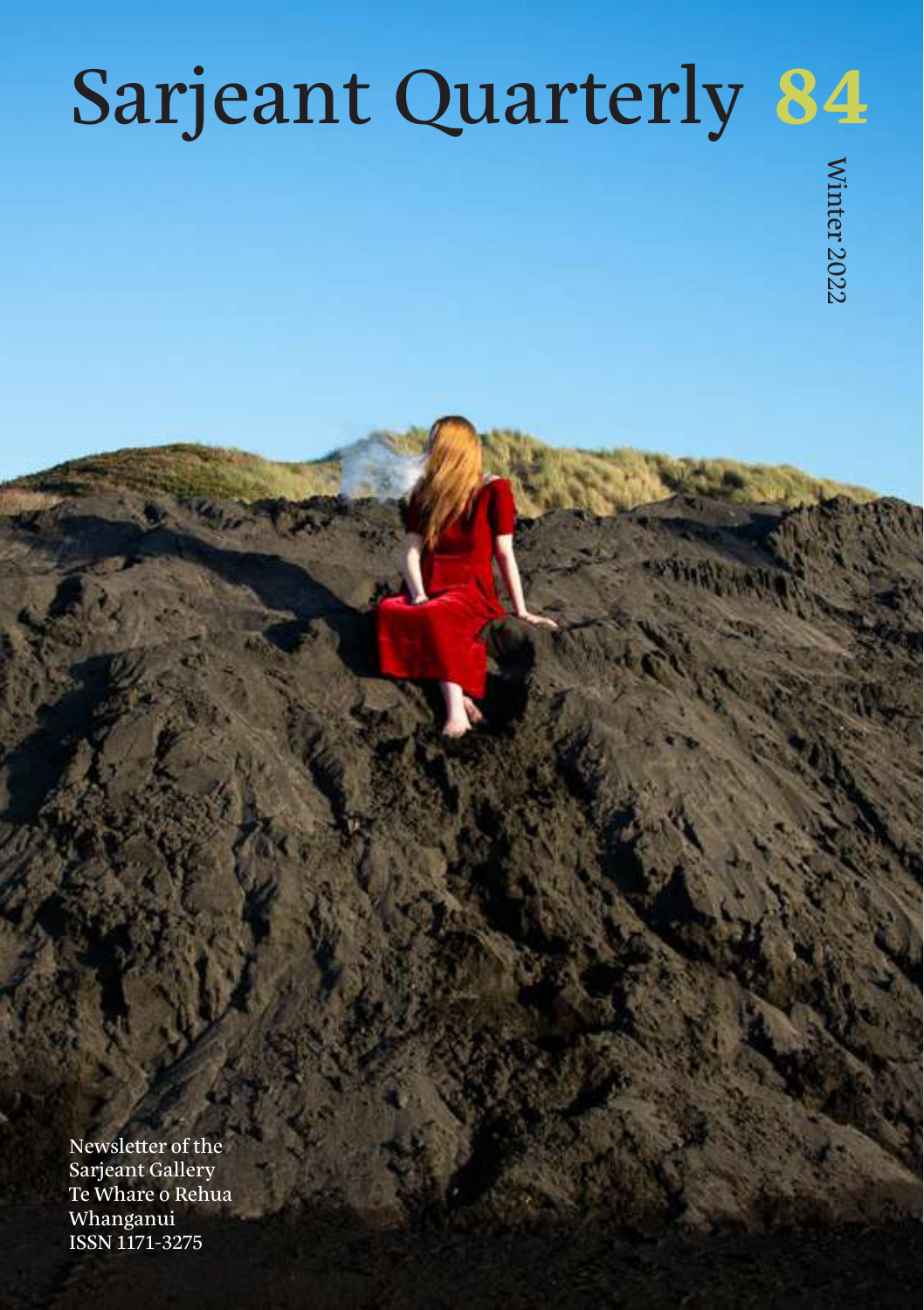# <sup>2</sup> **Contents Example 19 From the Director 2**

From the Director *3* / New Arrivals *4* / Friends Update & A Piano for the Sarjeant *5* / Redevelopment Update *6* / Tia Ranginui *Tua o Tāwauwau 8* / Testing Ground *10* / Vicki Fanning *Upon a Moment 12* / Ann Verdcourt *14*

front cover: **Tia Ranginui**, *Purerehu*, 2020, archival pigment ink. Courtesy of the artist.

**f** facebook.com/SarjeantGallery  $\Box$  @sarjeantgallery For more information & to keep up to date with news visit: sarjeant.org.nz

## From the Director

The Sarjeant Gallery has happily moved into the Orange alert level setting of the COVID-19 Protection Framework and with much-reduced restrictions, we can now resume something close to business as usual.

By the time this newsletter reaches you we will already have had a series of events including, a drop spindle workshop with Annie Mackenzie; an opening for Vicki Fanning's show *Upon a Moment*; and artist talks by both Vicki and Annie. The Footnote New Zealand Dancers presented a physical response to Annie Mackenzie's exhibition *Genuine Article* and we hosted broadcaster Noelle McCarthy, who spoke about her memoir *Grand* with our Mayor. Most recently, we have had the excitement of Tia Ranginui's opening for her exhibition *Tua o Tāwauwau* followed by her artist talk the following day. Coming up we have *Testing Ground*, an exciting new show of eight artists working in the realm of contemporary craft. The exhibition was curated by Milly Mitchell-Anyon who was the Gallery's Blumhardt Foundation Curator for 2021 and is now on staff as the Assistant Curator while Jessica Kidd is on parental leave.

I would also like to take a moment to note the passing of Ross Mitchell-Anyon ONZM (1954–2022)—expert potter and long-time supporter of the Sarjeant Gallery. I've been in Whanganui nearly 15 years now and I have to say that it was a daunting prospect moving to a community where I knew few people and taking responsibility for a nearly century-old institution with its storied past. But thanks to a small group of people I met when I arrived, I was quickly made to feel welcome, and notable among that group was Ross Mitchell-Anyon.

I've lost track of the number of times in those first few years that I spent Friday evenings around the fire at his house on Bedford Ave. Ross was never shy about letting me know, in his opinion, what was going well or not so well at the Gallery. We spent countless hours putting the world to rights in that smoky haze and although the memory of those nights is beginning to fade a bit, I'll be forever grateful to him for helping me find my feet in those early days here in Whanganui.

It's important that we celebrate Ross's fantastic legacy in clay that he has left us. He was a master of his craft and the product of his numerous firings lives on in places as diverse as people's kitchens and dinner tables; through to some of the country's leading art museums and collections. Whether you knew him as an artist, a maker, an agitator or a politician; the one thing many of us will agree on is that we and our community are a lot richer because of Ross.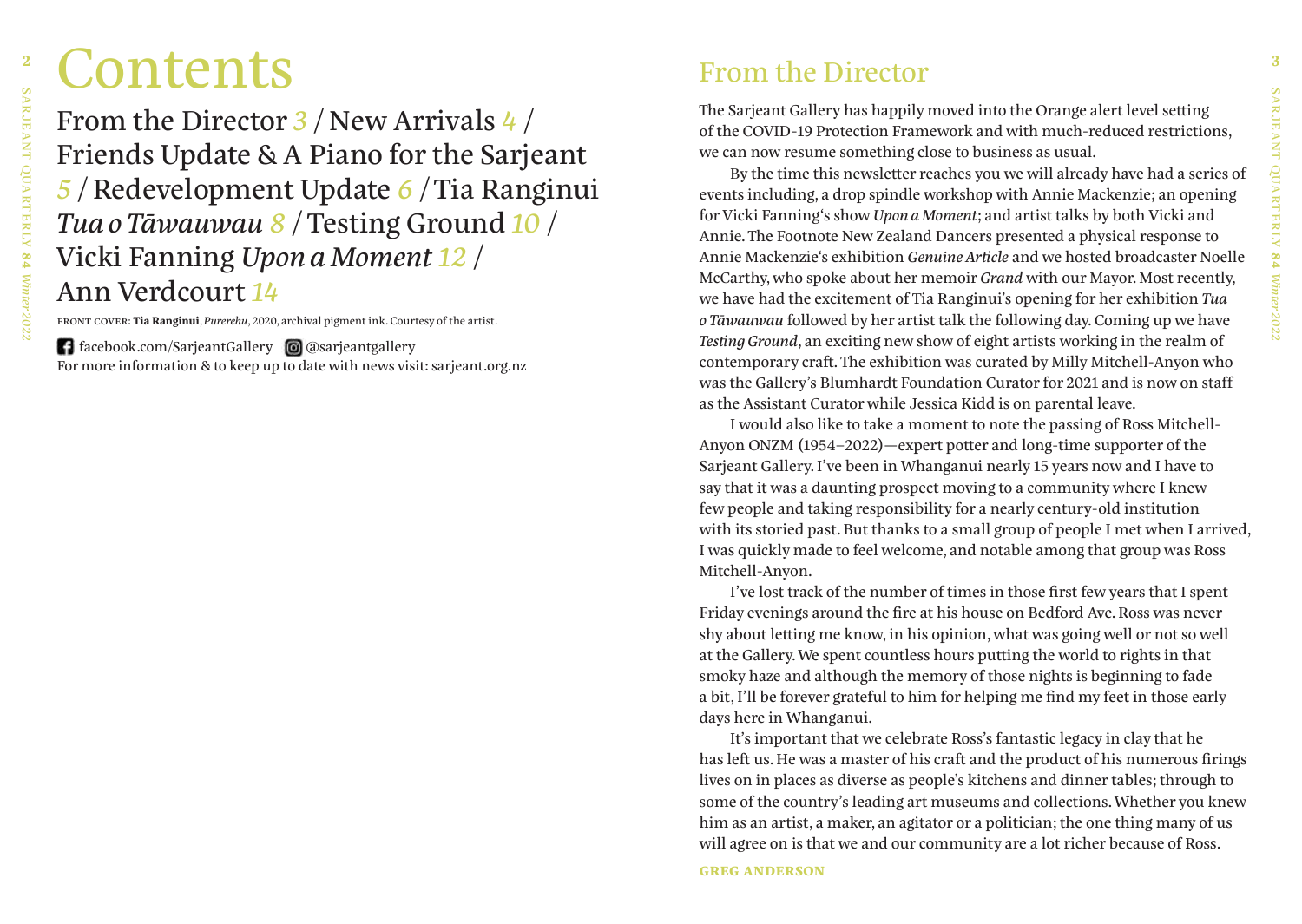### New Arrivals

The Sarjeant Gallery whānau has grown with the addition of Dale Thrasyvoulou. Assistant Curator Jessica Kidd and her partner Costas welcomed their second child into the world on 9 April. Congratulations.

We are very pleased to announce that Milly Mitchell-Anyon has joined the Gallery team as Assistant Curator while Jessica is on parental leave. For the last year Milly has been working closely with the Gallery team as the Blumhardt Curator and the exhibition *Testing Ground* which is featured in this Quarterly, is the result of that time. Whanganui is Milly's hometown and since graduating in 2018 with a Masters of Arts in Art History from Victoria University of Wellington she has developed an impressive CV and portfolio of exhibitions and writing. In 2019 she undertook a Creative NZ Curatorial Internship in Contemporary Art at the Dunedin Public Art Gallery and in 2018 was the Blumhardt Creative NZ Curatorial Intern at the Dowse Art Museum. Mitchell-Anyon has also worked in Collection Management roles at Puke Ariki and the Whanganui Regional Museum. Welcome Milly it's great to have you as part of the team.

Auckland-based painter Andrew McLeod is our current artist-inresidence at Tylee Cottage for May– June. McLeod was the inaugural artist-in-residence at The Gullies in Marton earlier this year so it's great that he will get to spend more time in the region and further develop work he started at that time. Welcome Andrew.

greg donson, *Curator & Public Programmes Manager*



Milly Mitchell-Anyon

## **4 5**Friends Update

The Friends Executive Committee is delighted to welcome the following new members to the Friends of the Sarjeant. Welcome to Patsy Deverall, Chris Nelson, Sarah O'Brien and Angela Stratton. What a great time to join up as a Member now the Gallery is back into the full swing of events and openings.

By the time you read this, our reconfigured Friends of the Sarjeant Executive Committee will have had their first live face-to-face meetings at the Gallery and we are looking forward to meeting with Friends and Volunteers at the upcoming events. Executive members are always wearing a name tag at events so feel free to introduce yourself. Please keep an eye on the e-newsletters from the Sarjeant in between the release of the Sarjeant Quarterly, and for event flyers in cafes, restaurants and shops.

The Friends Executive would also like to welcome the new CEO of Whanganui District Council, David Langford to his role and to Whanganui.

If you know of any new residents to Whanganui, New Zealand's only designated UNESCO City of Design, we would be delighted to welcome them as Friends of the Sarjeant Gallery. Membership forms are available at the front desk of the Sarjeant or from any Executive member.

In the meantime, take care. Ka kite ano,

**ian glenny,** *President Friends Executive*

## A Piano for the Sarjeant

Long-term friend of the Gallery, niece of Edith Collier and trustee of the Edith Collier Trust, Helen Gordon (née Collier) has made a unique and wonderful bequest to the Trust for the benefit of the Sarjeant Gallery—a striking Yamaha baby grand piano. This is a generous gift, which we will all benefit from, and which will attract world-class talent to the redeveloped gallery when it reopens in 2024.

Helen Gordon is from a gifted artistic family and, having trained as a concert pianist at home in New Zealand, she trained at the Sydney Conservatorium then in London and Vienna for three years. Her career took her all over the world.

Helen's base was always with her husband Ronald, and their children, on a farm 25km out of Taihape. At 92, she still plays the piano to the very highest standard and practices every day. We look forward to sharing the joy the piano will bring and to telling you more about this extraordinary gift in the future.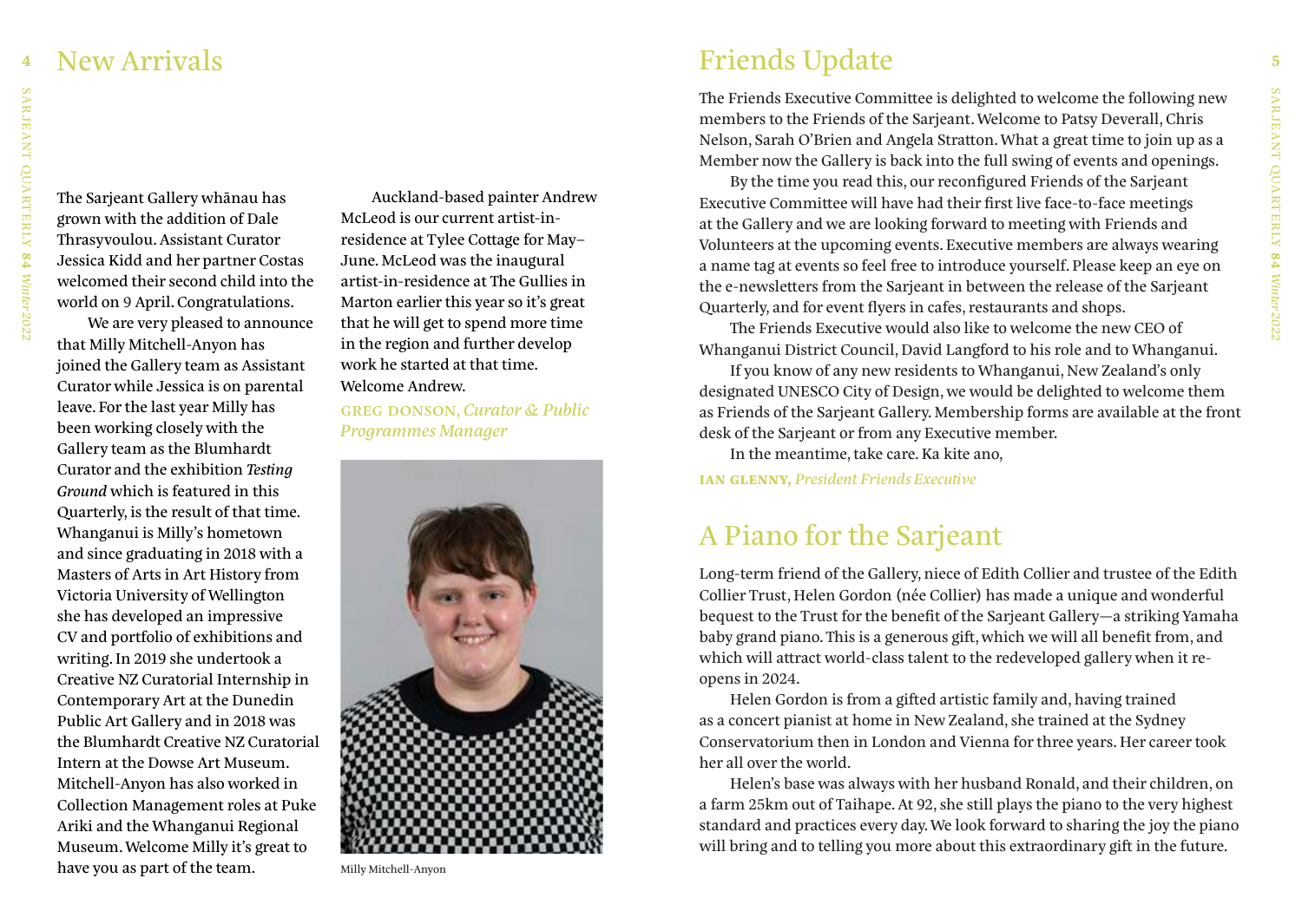## Redevelopment Update

The seismic strengthening work in the basement and interior of the 103 year old Sarjeant Gallery is continuing to make steady progress. The new foundations and suspended floors are complete in the east, west and south quadrants and the building really looks and feels like it's ready for the next 100 years. Substantial progress has also been made under the central dome as shown in the adjacent images captured three weeks apart. Once steel reinforcing has been put in place, concrete is poured against the formwork to create the strengthened ground beams. A series of lighter beams are then placed horizontally to support the suspended Traydec steel composite flooring system.

Up at the roof level, the old brickwork and parapet capping stones in the east and west zones have been removed to allow replacement of the internal downpipes and to repair the cracks in the existing Oamaru stone structure. This process involves taking the original stone off-site for assessment with the aim being that as much of the original stone will be retained and re-used.

A specialist team has removed the old asbestos membrane roofing and preparations are underway to construct the diaphragm ring beam, which is the main seismic strengthening element on the dome.

The network of pipework and underground services around the new building has been completed and soil and sand taken away during the excavation phase has been returned and used as backfill around the building perimeter where construction of the next level is already underway.

**gaye batty**, *Sarjeant Gallery Redevelopment Project Director*

opposite top: Ground beams under construction in the central dome area with horizontal beams as needed for the Traydec metal flooring system. Photo by Barry Robin, Project Manager.

opposite bottom: Metal Traydec has been placed over the horizontal beams under the central dome ready for the concrete floor to be poured. Photo by Barry Robin, Project Manager.

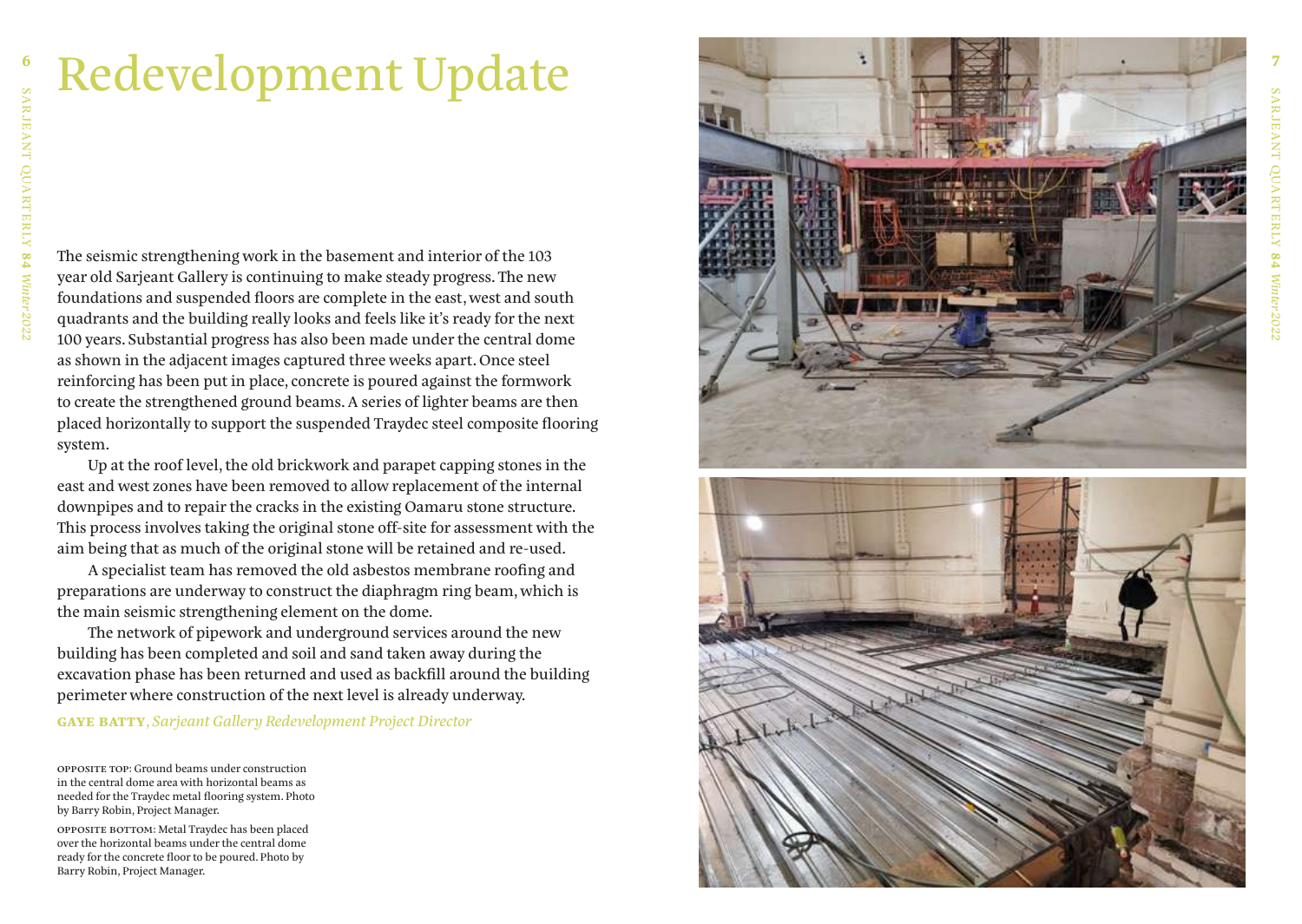## Tia Ranginui *Tua o Tāwauwau*

28 MAY–21 AUGUST, 2022

As a child Tia Ranginui's grandfather told her stories about patupaiarehe fairy folk. For Māori they were the fairy people of Aotearoa. Red or fair-haired, they had pale skin and were mostly nocturnal—direct sunlight could be fatal. They lived in the forests and mountains, building their homes from swirling mists. Like sirens, the patupaiarehe were known to lure people, especially young women into their company. Those stories were about patupaiarehe being mercurial tricksters, causing people to get caught up in the mist, lost, dazed, confused and transported to another place. Hence the title of this exhibition *Tua o Tāwauwau / Away with the Fairies*.

Ranginui (Ngāti Hine Oneone) grew up at Koroniti on the Whanganui River. The stories her grandfather and uncles told her were easily imagined for a young child. The Awa was right there, the mists of the patupaiarehe were not in the past but in the present and still are. It wasn't just the stories of patupaiarehe, but giant people, like the giant from up the hill that came to visit her grandfather. There were taniwha, ghosts and Ranginui remembers dressing up and staging plays—a childhood ripe with imagination and a place of exploration and dreaming. Her whanau moved to Whanganui for practical reasons but Koroniti is never far away, physically or in her memory. Ranginui now lives on the banks of the Whanganui River, in town and near where the Awa meets the sea. Observing its subtle changes everyday.

 Ranginui is a self-taught photographer and would call herself more of an image-maker rather than a photographer. She's been composing photographs for most of her life but it was the camera in hand that made her start capturing the images. For *Tua o Tāwauwau* the patupaiarehe have migrated from her childhood memories into town but they're not hiding anymore, they are out and about in the wilds of the Whanganui suburbs of Gonville and Castlecliff. Ranginui's approach to taking photographs is decidedly lo-fi, slow and swift at the same time. She's not one for photoshop or remembering that her models don't have the right shoes on, the swirling mists of her childhood stories are replaced by vape clouds and a smoke machine.



above: **Tia Ranginui**, *Røyk*, 2022, archival pigment ink on Hahnemühle Photo Rag, courtesy of the artist.

*Tua o Tāwauwau* was first shown in the exhibition 'Gonville Gothic' curated by Robert Leonard for City Gallery Wellington 14 August–31 October, 2021 and was generously supported by Creative NZ.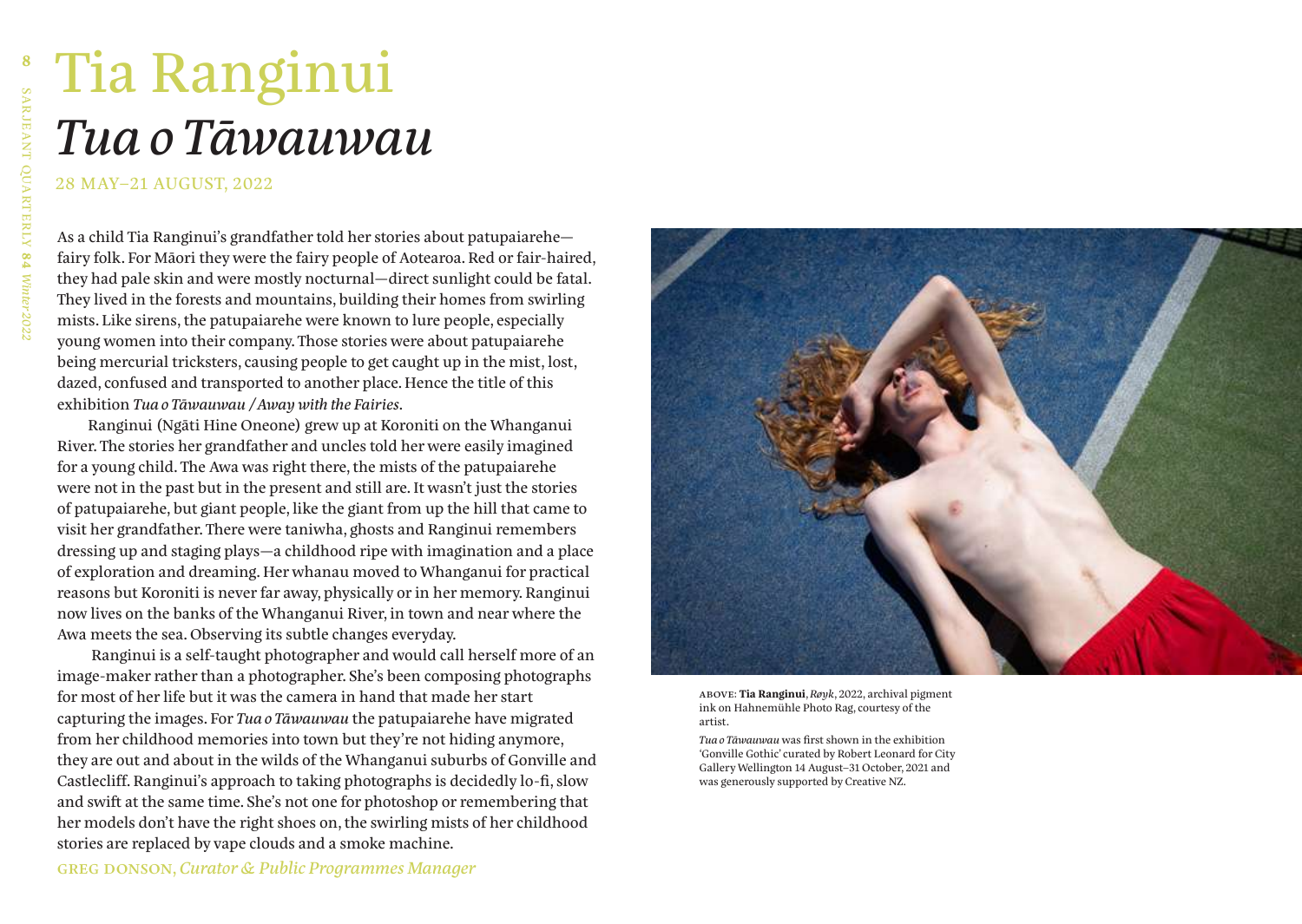# Testing Ground

*Curated by Milly Mitchell-Anyon* 18 JUNE–16 OCTOBER 2022

What does the future of craft look like? There is no black or white answer when it comes to what constitutes contemporary craft, no rulebook or right answer. *Testing Ground* is an exhibition that features eight contemporary craft practitioners from New Zealand. The show looks at just some of the new generation of makers, highlighting their practices and providing a new curatorial context to view their work together. These artists are at the forefront of experimentation, pushing their practices in new and exciting directions in taonga p ūoro, textiles, ceramics, jewellery, furniture and industrial design.

This exhibition looks at how these makers approach their practice and how they use craft to express contemporary concerns through making things. Whether this constitutes new ways of working, adopting new technologies, or thinking about traditional materials and methodologies from a new angle. Making is, after all, about testing out ideas.

Turning our attention to the future of craft requires, as always, a consideration of the past and the historical context that we place the history of craft within. It is fitting that this exhibition takes place at the Sarjeant Gallery; with Whanganui recently designated New Zealand's only UNESCO City of Design, alongside the historical precedent of Whanganui being a centre for craft and making.

The exhibition also emerges from the Blumhardt Foundation's Curatorial Pilot Scheme with Milly Mitchell-Anyon selected as the inaugural 2021–2022 Blumhardt Curator with this exhibition as the culmination of it. The scheme has been jointly funded by the Blumhardt Foundation and Creative New Zealand, with Bronwyn Lloyd also selected to curate a show for the Dowse Art Museum.

image: Zhu Ohmu, Organ Pipe Mud Dauber, 2021, clay, private collection.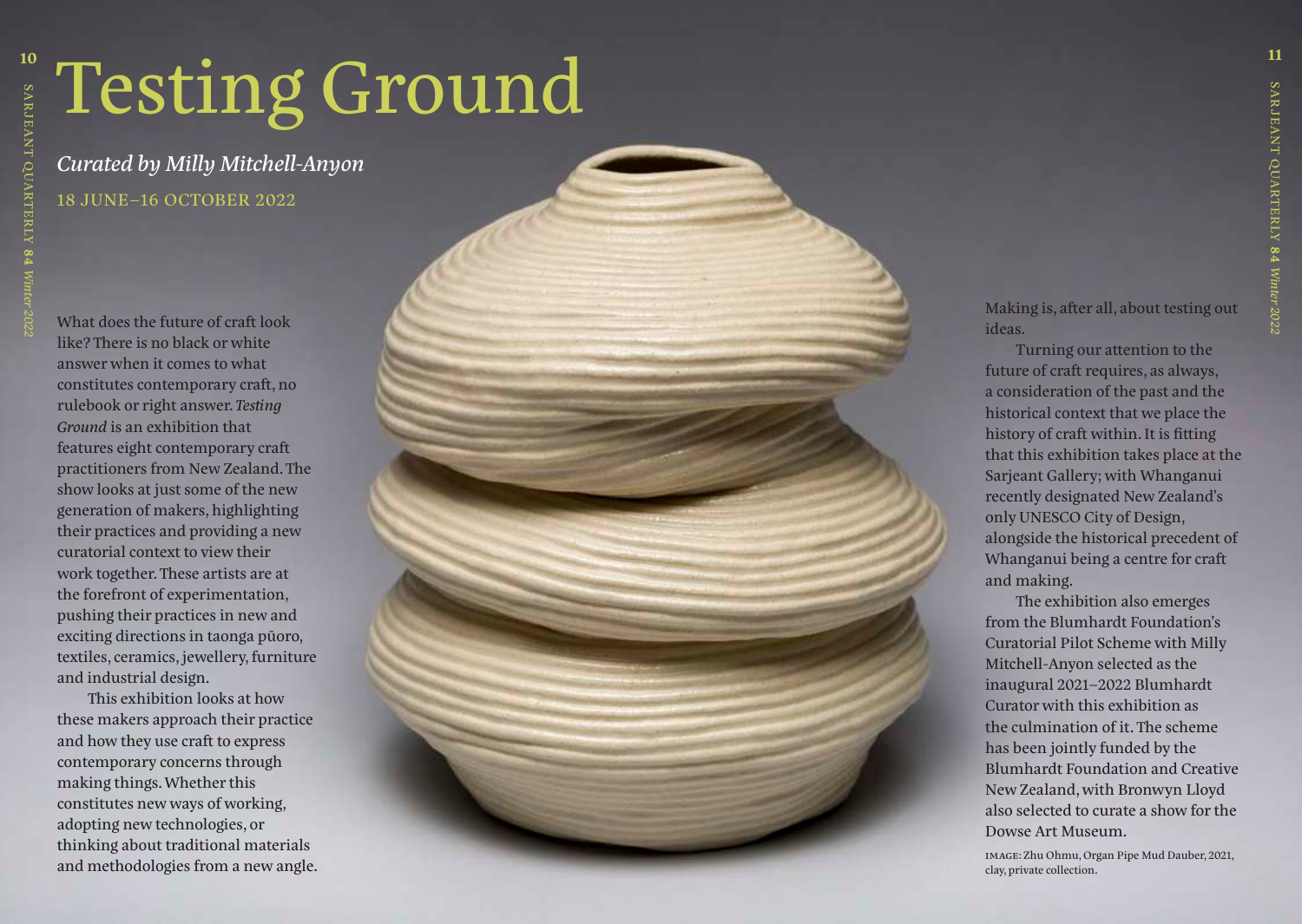## **12 13**Vicki Fanning *Upon a Moment*

14 MAY–31 JULY, 2022

Vicki Fanning is the third generation of her family to work closely with glass but her use of the material is quite different to her father and grandfather. Fanning's grandfather, Aubrey Fanning helped build up the 'Wanganui Glass Company,' which was the main producer and distributor of etched and sandblasted doors and windows in New Zealand. Today these designs can be found in homes throughout the country, from stags, ships, dancers and nymphs—there were many designs to choose from. As a communications technician, Fanning's father Brian worked with Brazilian Quartz Crystal, which was used for transmitting communications and today is used in fibreoptics for our ultrafast connections to the virtual world. Fanning has drawn on this family history with glass and created three works inspired by designs from the original catalogue of the Wanganui Glass Company— *The Beast, The Dancer* and *The Glade*.

The sculptures were made using light and shadow, with Fanning tracing and retracing the designs to then reconstruct them into abstracted threedimensional sculptures, made from moulded polycarbonate and covered in shimmering scales, tendrils and spikes formed from clear Borosilicate glass, each painstakingly manipulated through flame working.

Fanning's sculptures resemble imagery in motion, like information travelling through fibreoptics. The forms are elongated, blurry and sharp at the same time—glitching from a virtual to a real space, between fact and fiction. She has captured them in a moment of almost arrival, mid-transmission.

As Fanning explains she's exploring "the idea of glass as a metaphor," as a conduit of an in-between state. The etched glass doors that were being designed and produced during her grandfather's time at the Wanganui Glass Company originally operated as zone dividers in homes—outside and inside, between public and private spaces. Fanning's sculptures operate in a similar way, the works are physical and gestural, changing when viewed from different angles. Fanning's project and research highlight a unique local design story that adds to Whanganui's growing reputation as the glass hub of New Zealand. greg donson, *Curator & Public Programmes Manager*



### THE WANGANUI GLASS CO. LTD.

Spread from 'Catalogue of Sandblast Designs' by The Wanganui Glass Co. Ltd, circa 1940s. To see Vicki's work that was inspired by this design, have a look at our back cover.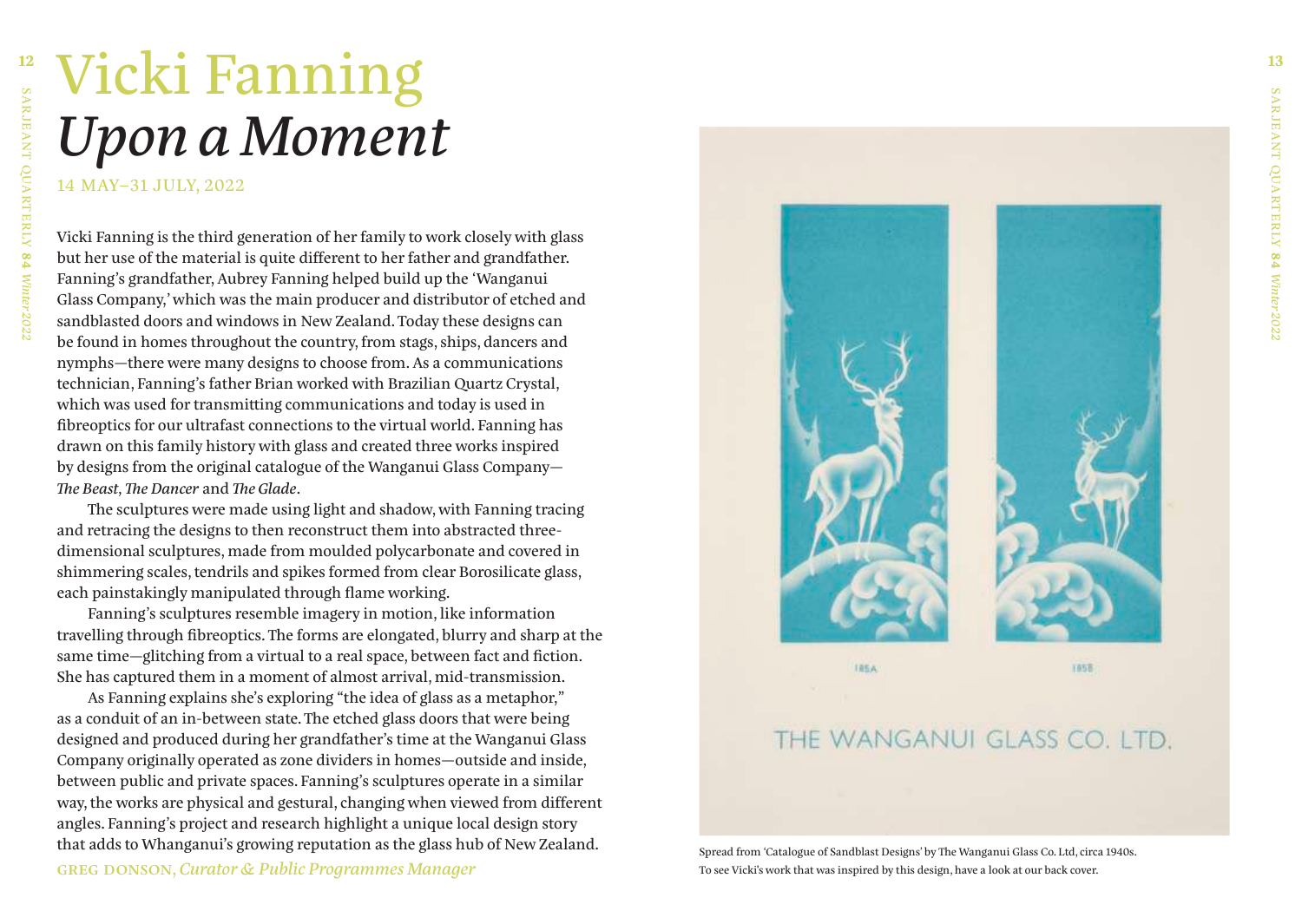## Ann Verdcourt 1934–2022

As noted by Gallery Director, Greg Anderson, the whole team were saddened not only at the passing of Whanganui potter Ross Mitchell-Anyon but also that of ceramicist Ann Verdcourt (1934–2022). The Sarjeant has had a longstanding relationship with Verdcourt and we are fortunate to have a number of works by her in our collection. The Gallery staged solo exhibitions of her work in 1990, 1999 and most notably in 2010 with a major survey exhibition, developed in partnership with Te Manawa, which toured nationally and was accompanied by a publication.

One of the things that made Verdcourt unique is that not only was she a skilled and knowledgeable ceramicist, but that she also saw clay as a medium that, for her, was as much about sculpting and making sense of the world through objects that were often intrinsically connected to everyday life. Verdcourt's elegant works are full of narrative and wit and they reside in a unique hinterland between the worlds of pottery, sculpture and fine art.

Verdcourt was a remarkable artist who was ahead of her time. As a person she was fiercely intelligent, funny and generous and was a great friend to the Sarjeant. Her works will stand the test of time and the ceramics world will miss one of its best. Our deepest sympathies go to Ann's husband, John Lawrence, and their two children.

#### greg donson, *Curator & Public Programmes Manager*

opposite: **Ann Verdcourt**, *Picasso's Muse*, 2008, grogged paper clay, slip and stains. Collection of the Sarjeant Gallery Te Whare o Rehua Whanganui. Gift of the artist, 2010.

*"Over eleven years Marie-Thérèse Walter was Picasso's inspiration for hundreds of paintings, drawings, etchings, collages and sculptures. My favourite works are those paintings that show Marie-Thérèse wearing a hat or a garland of flowers around her head. One painting in particular shows her wearing a beret and a coat with a large collar. The wonderful profile combined with the sculptural aspects of the beret and collar made me reach for the clay bags."* ann verdcourt, 2010